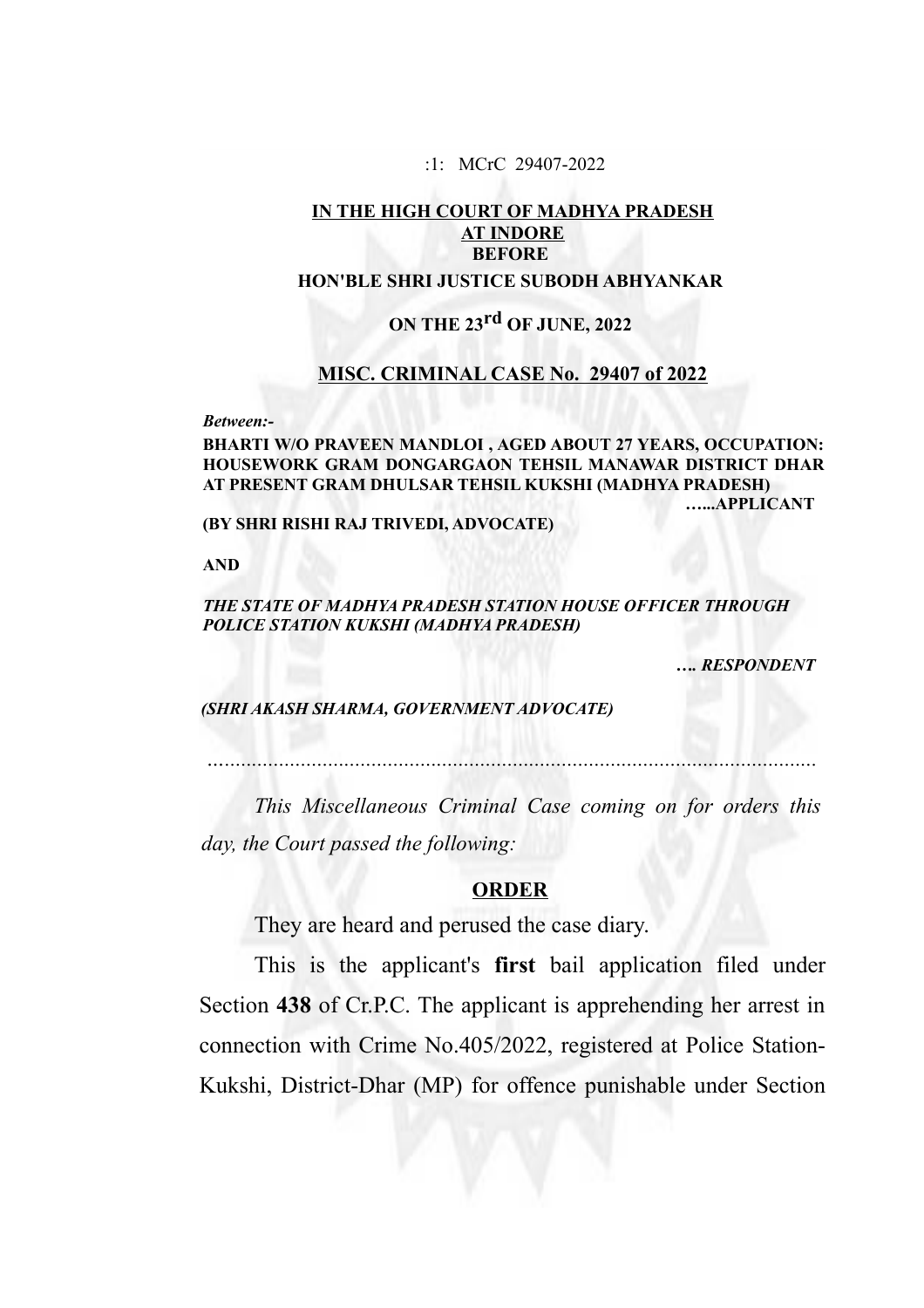### :2: MCrC 29407-2022

306 of the IPC.

The allegation against the applicant is that she was also involved in the aforesaid offence of abetment.

Counsel for the applicant at the outset, has submitted that the applicant happens to be the wife of the deceased Praveen Mandloi and has also having a baby child aged one and a half years. It is further submitted that under identical circumstances,the applicant's mother and sister have already been granted anticipatory bail by this Court in M.Cr.C.No.23577/2022 on 17.5.2022. Thus, on the grounds of parity, counsel has prayed that the application for anticipatory bail be allowed

Counsel for the respondent/State, on the other hand, has opposed the prayer.

Having considered the rival submissions and on perusal of the case diary as also the dying declaration of the deceased, this Court finds it expedient to allow the present anticipatory bail application, as the custodial interrogation of the applicant does not appear necessary. Accordingly, without commenting on the merits of the case, this application for grant of anticipatory bail is **allowed**.

It is directed that in the event of arrest, applicant shall be released on bail, upon her executing a personal bond in the sum of **Rs.25,000/- (Rupees Twenty Five Thousand only)** and furnishing